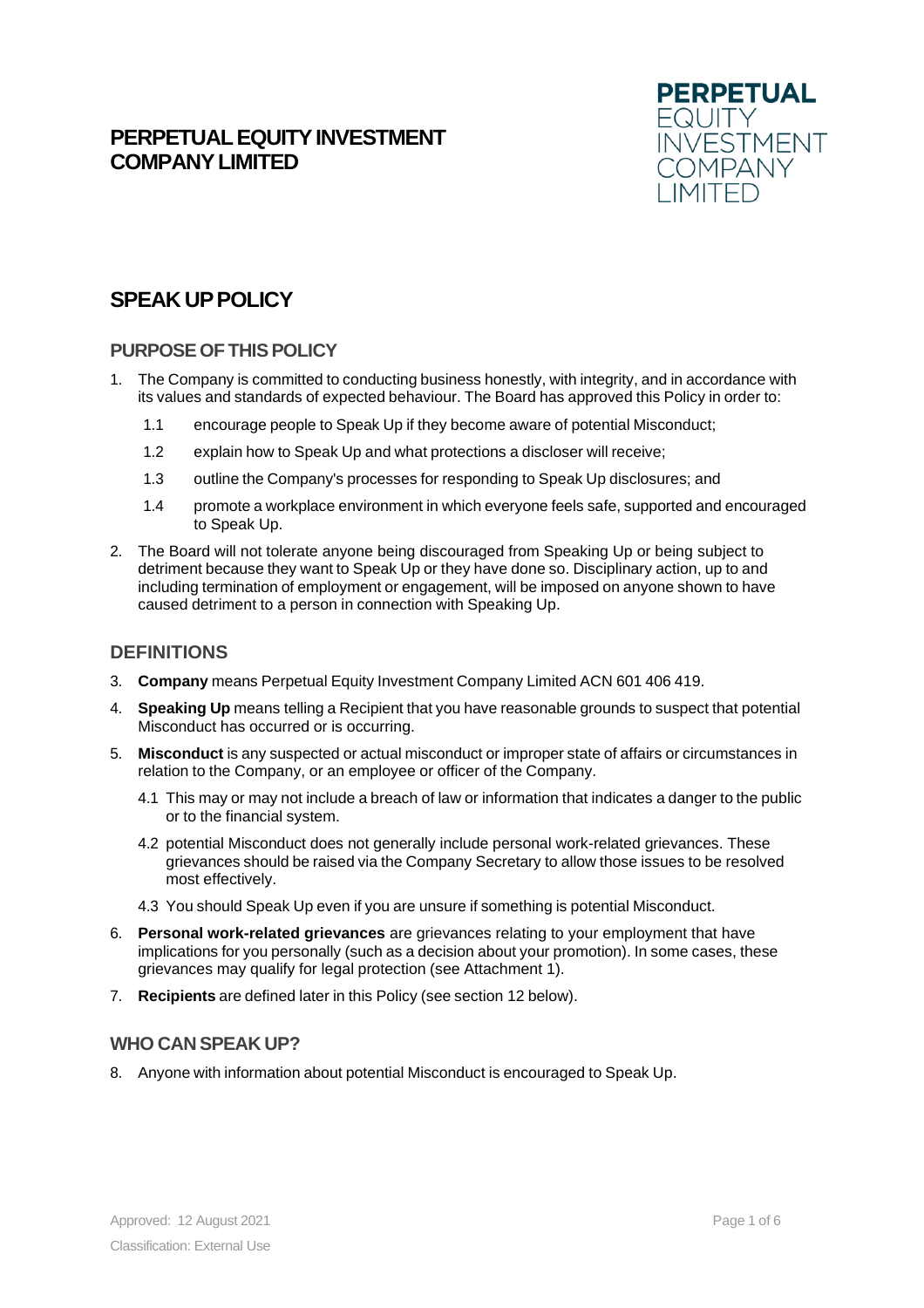- 9. This Policy applies to all of the Company's current and past employees, officers, suppliers and associates.
- 10. When Speaking Up you must have reasonable grounds to believe the information you are disclosing is true, but you will not be penalised even if the information turns out to be incorrect. Obviously, you must not make a report that you know is not true or is misleading. If someone knowingly makes a false report, this will be considered a serious matter and will result in disciplinary action.
- 11. People must not discourage anyone from Speaking Up and to do so will itself breach this Policy and may be reported to law enforcement officials. If you are told not to raise a concern, even by a person in authority, please disclose this to a different Recipient.

## **WHO CAN I TELL?**

12. The Company encourages you to Speak Up to one of the following Recipients.

| <b>Recipient Name</b>                    | <b>Contact details</b>                 |  |
|------------------------------------------|----------------------------------------|--|
| <b>Sylvie Dimarco, Company Secretary</b> | Phone: +612 9229 9365                  |  |
|                                          | Email: sylvie.dimarco@perpetual.com.au |  |
| <b>Nancy Fox, Chairman</b>               | Email: nancy.fox@perpetual.com.au      |  |

- 13. The role of the Recipients is to ensure that the information is heard by the Company and proper follow-up occurs, as well as to ensure you feel supported and protected.
- 14. The Company Secretary will oversee the Company's response and will seek support and assistance as appropriate (e.g. if an investigation is commenced, external advisers may assist).

#### **WHAT INFORMATION SHOULD I PROVIDE**

- 15. You should provide as much information as possible, including details of the potential Misconduct, people involved, dates, locations and if any more evidence may exist. You are encouraged to feel supported and safe in providing information and the Board recognises that persons Speaking Up will be helping the Company and making a valuable contribution.
- 16. When Speaking Up, you will be asked for consent regarding sharing your details and the information provided. Your personal details will be treated with the strictest confidence.

## **CAN I REMAIN ANONYMOUS?**

- 17. You can make an anonymous disclosure if you do not want to reveal your identity.
- 18. However, you are encouraged to provide your name because it will make it easier for us to address your disclosure (for example, the context in which you observed the potential Misconduct is likely to be useful, and we may seek more information to assist an investigation).
- 19. If you do not provide your name, the Company will assess your disclosure in the same way as if you had revealed your identity, and any investigation will be conducted as best as possible in the circumstances. However, an investigation may not be possible unless you have provided sufficient information, and it may be difficult to offer you practical support if we do not know your identity.

## **HOWWILLTHE COMPANY RESPOND?**

- 20. All disclosures made under this Policy will be received and treated sensitively and seriously, and will be dealt with promptly, fairly and objectively.
	- 20.1 The Company's response to a disclosure will vary depending on the nature of the disclosure (including the amount of information provided). Your disclosure may be addressed and resolved through formal investigation or informally (e.g. by assisting people to change their behaviours).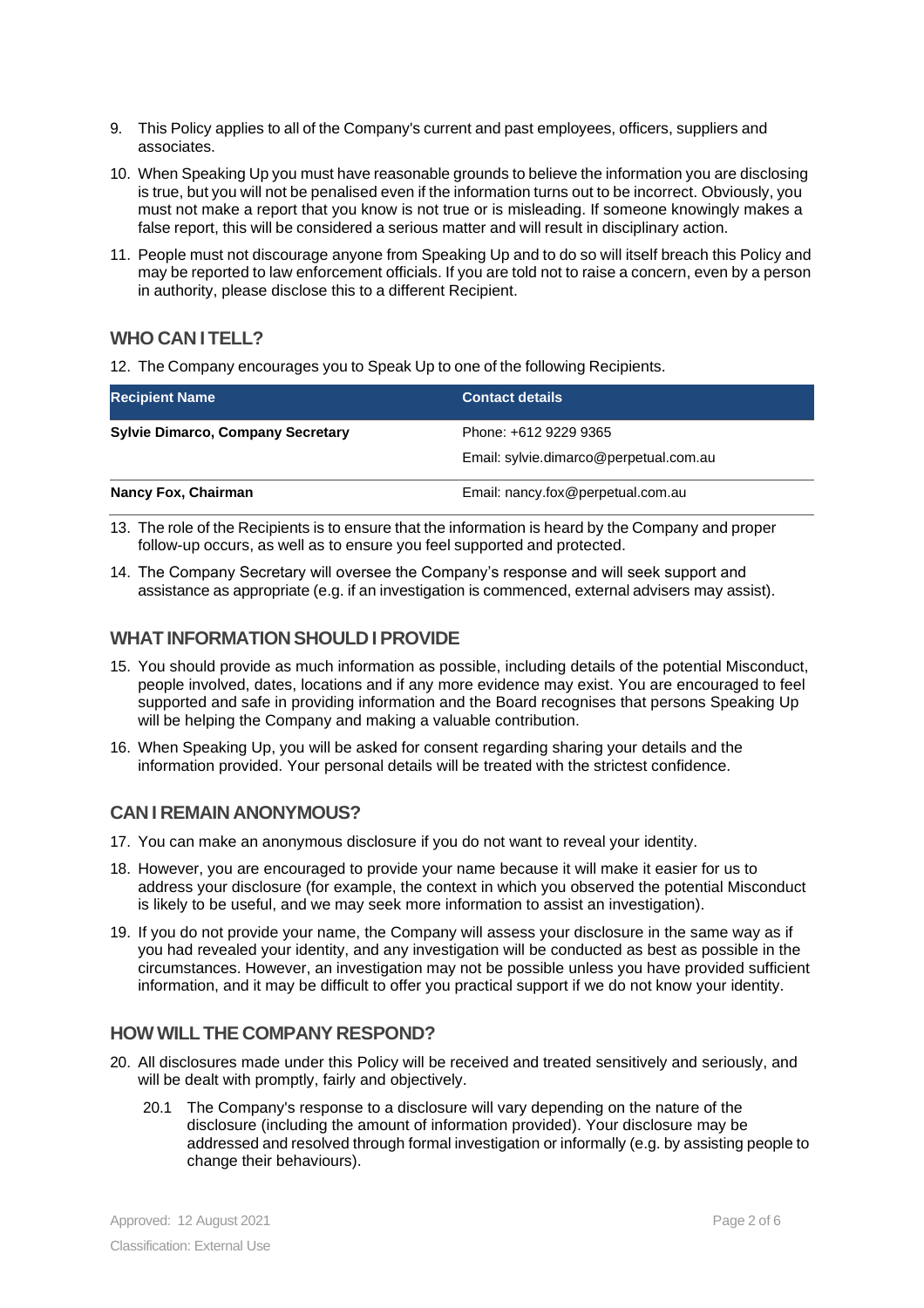- 20.2 While Speaking Up does not guarantee a formal investigation, all reports will be properly assessed and considered by the Company and a decision made as to whether they should be investigated.
- 20.3 Disclosers may be told how the Company has decided to respond, including if an investigation will be conducted and its outcome. However, it may not always be appropriate to provide this information and may not be possible unless your contact details are provided.
- 20.4 Any investigations commenced will be conducted in a timely manner and will be fair and independent from any persons to whom the disclosure relates.
- 20.5 When appropriate, a person being investigated will be provided with details of the disclosure that involves them and be given an opportunity to respond.
- 20.6 Where an investigation identifies a breach of the Company's Code of Conduct or internal policies or procedures, appropriate disciplinary action will be taken. This may include but is not limited to terminating or suspending the employment or engagement of the person(s) involved in the misconduct.

#### **WHAT PROTECTIONSEXIST?**

- 21. The Company's priority is to protect the identity of people who Speak Up. If you Speak Up, your identity (and any information we have because of your disclosure that someone could likely use to work out your identity) will only be disclosed if you give your consent to the Company to disclose that information or in exceptional circumstances where disclosure is allowed or required by law.
- 22. No person may cause detriment to someone else (or threaten to do so) because of a belief that person has or will Speak Up. Examples of detriment include discrimination, harassment, causing physical or psychological harm, damaging property, and so on.
	- 21.1 You should tell a Recipient if you or someone else, is being, or has been subject to detrimental conduct. The Company will treat this very seriously.
	- 21.2 Any person involved in detrimental conduct will be subject to disciplinary action, including but not limited to termination of employment or engagement. In some circumstances, this may also be a criminal offence punishable by imprisonment. Any person that has caused detriment to someone else may be referred to law enforcement authorities.
	- 21.3 The Company will at all times be entitled to raise and address with a discloser matters that arise in the ordinary course of their employment or contractual relationship with the Company (for example, any separate performance or misconduct concerns).
- 23. The Company is committed to making sure that you are treated fairly and do not suffer detriment because you Speak Up. The practical protections offered will depend on things such as the potential Misconduct and people involved.
- 24. The law also contains protections for disclosers, which are summarised at Attachment 1.

#### **REPORTING**

- 25. The Board will receive a report on disclosure made under this Policy as it occurs, including metrics on disclosures made. The Board will be provided additional information about any material incidents raised under this Policy by the Audit and Risk Committee.
- 26. Recipients must consider if a disclosure or information that arises in responding to a disclosure triggers processes in the Company's Continuous Disclosure Policy. If so, that information must be dealt with in accordance with the Continuous Disclosure Policy.

#### **FURTHER INFORMATION**

Any questions about this Policy or Speaking Up can be referred to the Company Secretary.

This Policy will be available on the Company's public website and intranet. A hard copy of the Policy can be obtained by contacting the Company Secretary. This policy will be reviewed from time to time and amended as required.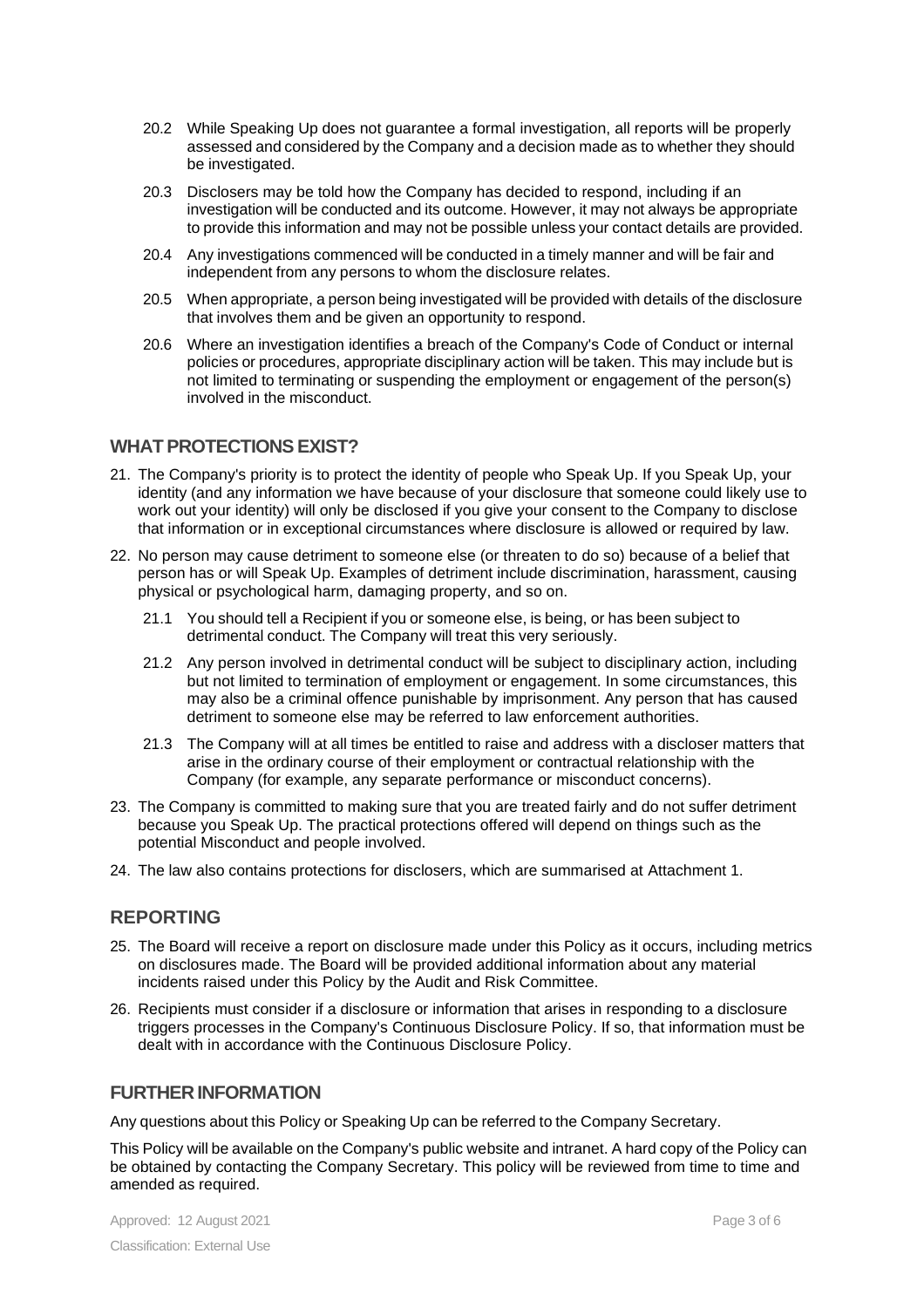This Policy does not form part of terms of employment and may be amended from time to time.

# **ATTACHMENT1**

## **ADDITIONAL LEGISLATIVE PROTECTIONS**

You are encouraged to Speak Up under this Policy. However, the law offers protections in other cases (for example, you can report potential Misconduct to people other than Recipients). If you make a "protected disclosure" under the law that does not comply with the Speak Up Policy, you will still be entitled to the legal protections. Please contact a Recipient if you would like more information.

## **PROTECTED DISCLOSURES**

Certain information that is disclosed to certain people or organisations are protected by law. Examples of this information and recipients are outlined in the following table.

| Information reported or disclosed                                                                                                                                                                   | <b>Recipient of disclosed information</b>                                                                                                                                          |
|-----------------------------------------------------------------------------------------------------------------------------------------------------------------------------------------------------|------------------------------------------------------------------------------------------------------------------------------------------------------------------------------------|
| General disclosable matters <sup>1</sup>                                                                                                                                                            | Recipients for any general disclosable<br>matters                                                                                                                                  |
| Information about actual or suspected<br>misconduct, or an improper state of affairs or<br>circumstances in relation to the Company or a<br>related body corporate                                  | A person authorised by the Company to<br>receive protected disclosures - i.e.<br>Recipients under this Policy (see<br>section 2)                                                   |
| Information that the Company or a related body<br>corporate or any officer or employee of the<br>Company or a related body corporate has                                                            | An officer or senior manager of the<br>Company or a related body corporate                                                                                                         |
| engaged in conduct that:<br>contravenes or constitutes an offence<br>$\circ$<br>against certain legislation (e.g. the<br>Corporations Act);                                                         | An auditor, or a member of an audit<br>$\bullet$<br>team conducting an audit, of the<br>Company or a related body corporate<br>An actuary of the Company or a related<br>$\bullet$ |
| represents a danger to the public or the<br>$\circ$<br>financial system; or                                                                                                                         | body corporate<br><b>ASIC or APRA</b><br>$\bullet$                                                                                                                                 |
| constitutes an offence against any law of<br>$\circ$<br>the Commonwealth that is punishable by<br>imprisonment for a period of 12 months or<br>more                                                 | A legal practitioner for the purpose of<br>$\bullet$<br>obtaining legal advice or legal<br>representation                                                                          |
| Note that "personal work-related grievances" are not<br>protected disclosures under the law, except as<br>noted below.                                                                              |                                                                                                                                                                                    |
| Tax-related disclosable matters <sup>2</sup><br>Recipients for any tax-related disclosable<br>matters                                                                                               |                                                                                                                                                                                    |
| Information about misconduct, or an improper<br>state of affairs or circumstances, in relation to<br>the tax affairs of the Company or an associate,<br>which the employee considers may assist the | A person authorised by the Company to<br>$\bullet$<br>receive reports of tax-related<br>disclosable matters                                                                        |
| recipient to perform functions or duties in<br>relation to the tax affairs of the Company or an                                                                                                     | An auditor, or a member of an audit                                                                                                                                                |

• An auditor, or a member of an audit team conducting an audit, of the Company

associate

<sup>1</sup> See Part 9.4AAA of the Corporations Act 2001 (Cth), in particular sections 1317AA – 1317AC.

<sup>&</sup>lt;sup>2</sup> See Part IVD of the Taxation Administration Act 1953 (Cth), in particular section 14ZZT(2).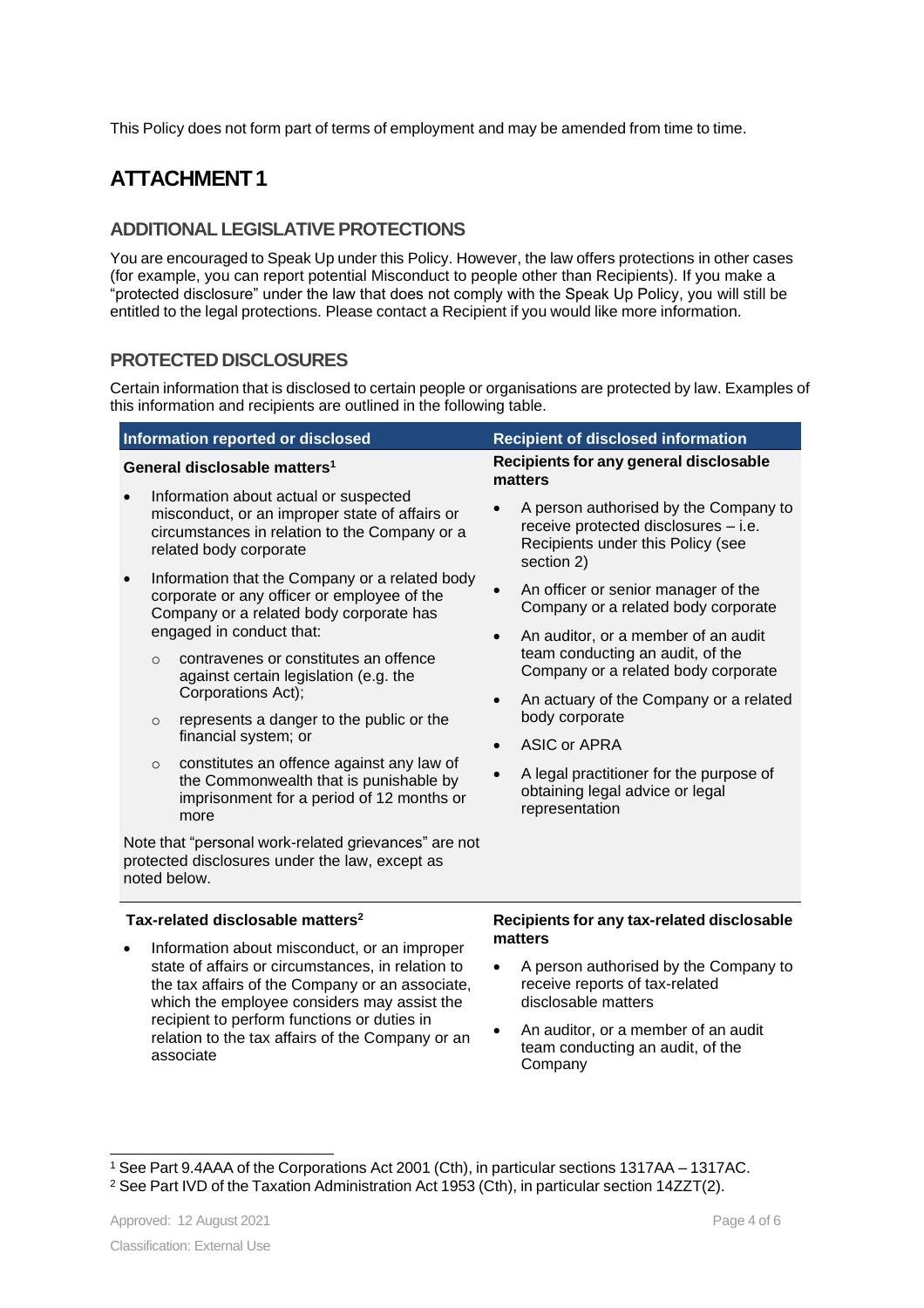| Information reported or disclosed                                                                                                                                           | <b>Recipient of disclosed information</b>                                                                             |  |
|-----------------------------------------------------------------------------------------------------------------------------------------------------------------------------|-----------------------------------------------------------------------------------------------------------------------|--|
|                                                                                                                                                                             | A registered tax agent or BAS agent<br>who provides tax services or BAS<br>services to the Company                    |  |
|                                                                                                                                                                             | A director, secretary or senior manager<br>٠<br>of the Company                                                        |  |
|                                                                                                                                                                             | An employee or officer of the Company<br>who has functions or duties that relate<br>to the tax affairs of the Company |  |
|                                                                                                                                                                             | A legal practitioner for the purpose of<br>obtaining legal advice or legal<br>representation                          |  |
| Further tax-related information <sup>3</sup>                                                                                                                                | Recipients for any further tax-related                                                                                |  |
| Information that may assist the Commissioner of<br>Taxation to perform his or her functions or duties<br>under a taxation law in relation to the Company or<br>an associate | information                                                                                                           |  |
|                                                                                                                                                                             | <b>Commissioner of Taxation</b>                                                                                       |  |
|                                                                                                                                                                             | A legal practitioner for the purpose of<br>$\bullet$<br>obtaining legal advice or legal<br>representation             |  |

The law also protects certain disclosures made in "emergency" and "public interest" situations, in which case disclosures can be made to additional recipients. Please contact a Recipient if you would like more information about emergency and public interest disclosures.

Legal protection for disclosures about solely personal employment related matters are only available under the law in limited circumstances. A disclosure of a personal work-related grievance **will** remain protected if, in summary:

- it concerns detriment to you because you have or may be considering Speaking Up; or
- it is made to a legal practitioner for the purposes of obtaining legal advice or legal representation in relation to the operation of the law about whistleblowers.

Under the law, a grievance is **not** a 'personal work-related grievance' if it:

- has significant implications for an entity regulated under the law that do not relate to the discloser;
- concerns conduct, or alleged conduct, in contravention of specified corporate and financial services laws, or that constitutes an offence punishable by 12 months or more imprisonment under any other Commonwealth laws;
- concerns conduct that represents a danger to the public or financial system; or
- concerns conduct prescribed by the regulations.

#### **SPECIFICPROTECTIONS AND REMEDIES**

Additional legislative protections may also be available, including but not limited to:

- compensation for loss, damage or injury suffered as a result of detrimental conduct;
- an injunction to prevent, stop or remedy the effects of the detrimental conduct;
- an order requiring an apology for engaging in the detrimental conduct;
- if the detrimental conduct wholly or partly resulted in the termination of an employee's employment, reinstatement of their position; and
- any other order the court thinks appropriate.

The law also states that if you make a protected disclosure:

• in some circumstances (e.g. if the disclosure has been made to a regulator) the information you provide is not admissible in evidence against you in criminal proceedings or in proceedings for the imposition of a penalty, other than proceedings in respect of the falsity of the information;

<sup>3</sup> See Part IVD of the Taxation Administration Act 1953 (Cth), in particular section 14ZZT(1).